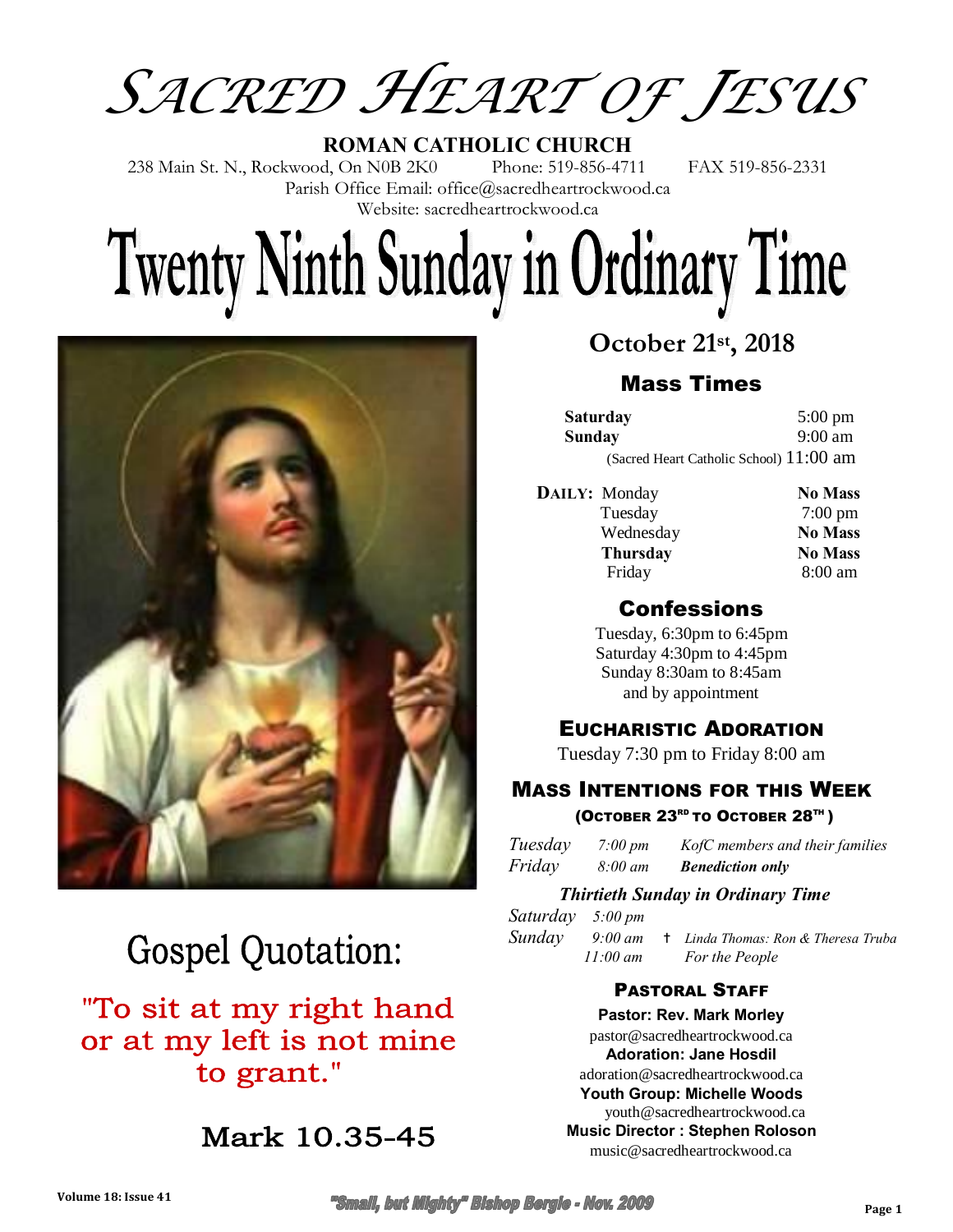#### **FROM A LETTER OF ST. MARGARET MARY ALACOQUE ON THE SACRED HEART OF JESUS**

**Born:** July 22nd, 1647 **Died:** October 17th, 1690 **Feast Day:** October 20th

It seems to me that our Lord's earnest desire to have his Sacred Heart honored in a special way is directed toward renewing the effects of redemption in our souls. For the sacred heart is an inexhaustible fountain and its sole desire is to pour itself out into the hearts of the humble so as to free them and prepare them to lead lives according to his good pleasure.

From this divine heart three streams flow endlessly. The first is the stream of mercy for sinners; it pours into their hearts sentiments of contrition and repentance. The second is the stream of charity which helps all in need and especially aids those seeking perfection to find the means of surmounting their difficulties. From the third stream flow love and light for the benefit of his friends who have attained perfection; these he wishes to unite to himself so that they may share his knowledge and commandments and, in their individual ways, devote themselves wholly to advancing his glory.



This divine heart is an abyss of all blessings, and into it the poor should submerge all their needs. It is an abyss of joy in which all of us can immerse our sorrows. It is an abyss of lowliness to counteract our foolishness, an abyss of mercy for the wretched, an abyss of love to meet our every need.

Therefore, you must unite yourselves to the heart of our Lord Jesus Christ, both at the beginning of your conversion in order to obtain proper dispositions, and at its end in order to make reparation. Are you making no progress in prayer? Then you need only offer God the prayers which the Savior has poured out for us in the sacrament of the altar. Offer God his fervent love in reparation for your sluggishness. In the course of every activity pray as follows: "My God, I do this or I endure that in the heart of your Son and according to his holy counsels. I offer it to you in reparation for anything blameworthy or imperfect in my actions." Continue to do this in every circumstance of life. And every time that some punishment, affliction or injustice comes your way, say to yourself: "Accept this as sent to you by the Sacred Heart of Jesus Christ in order to unite yourself to him."

But above all preserve peace of heart. This is more valuable than any treasure. In order to preserve it there is nothing more useful than renouncing your own will and substituting for it the will of the divine heart. In this way his will can carry out for us whatever contributes to his glory, and we will be happy to be his subjects and to trust entirely in him.

 *Source:* http://www.liturgies.net/saints/margaretmaryalacoque/readings.htm

#### **FROM THE DIOCESE OF HAMILTON**

**GRANDCHILDREN GROW UP: BEYOND TOYS TO REAL LIFE ISSUES** We live in a rapidly changing world where children are experiencing and hearing about issues often beyond what adults know! Let's talk about some of them, including same-sex attraction, gender identity, healthy sexuality and how to help our grandchildren navigate the "stuff" of their lives. Present or future grandparents, and other interested people are welcome to attend. This presentation will be given by Teresa Hartnett at Holy Rosary Parish, Burlington, on Wednesday, Nov. 7th from 1:30 – 3:30 pm. To register call Lena at 905-528-7988 ext. 2249, or go to www.hamiltondiocese.com